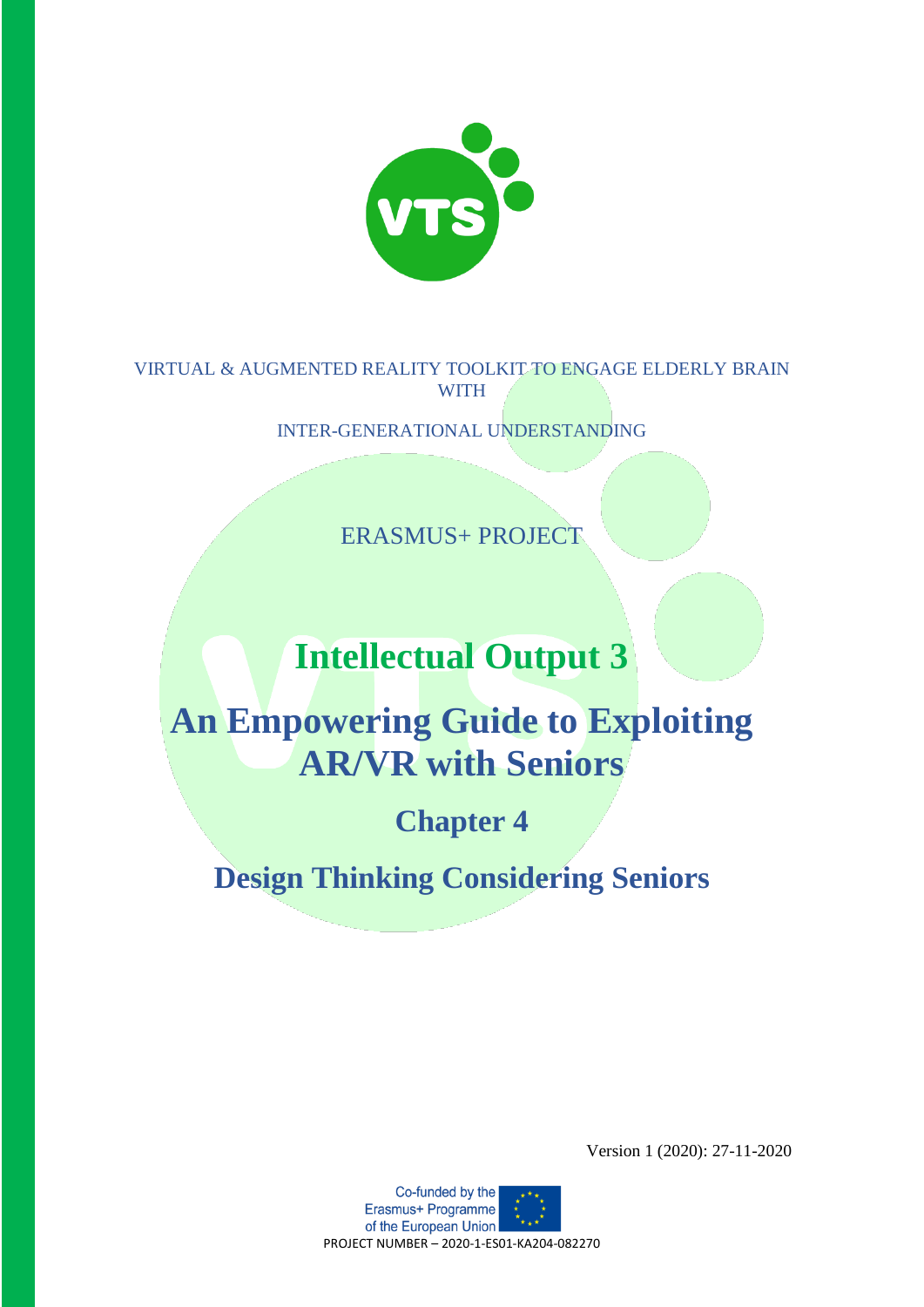#### **Project information**

Project title: Virtual & Augmented Reality Toolkit to Engage Elderly Brain with Inter-Generational Understanding

Project acronym: VARTES

Funding European Commission, Erasmus+ Programme, Key Action 2

Grant agreement: 2020-1-TR01-ES204-082270

Project dates 01-09-2020 - 31-08-2022

Coordinator: STUCOM SA

Date of publication: 05.05.2022

Document version: 1

#### **Disclaimer**

"Funded by the Erasmus+ Program of the European Union. However, European Commission and Spanish National Agency cannot be held responsible for any use which may be made of the information contained therein".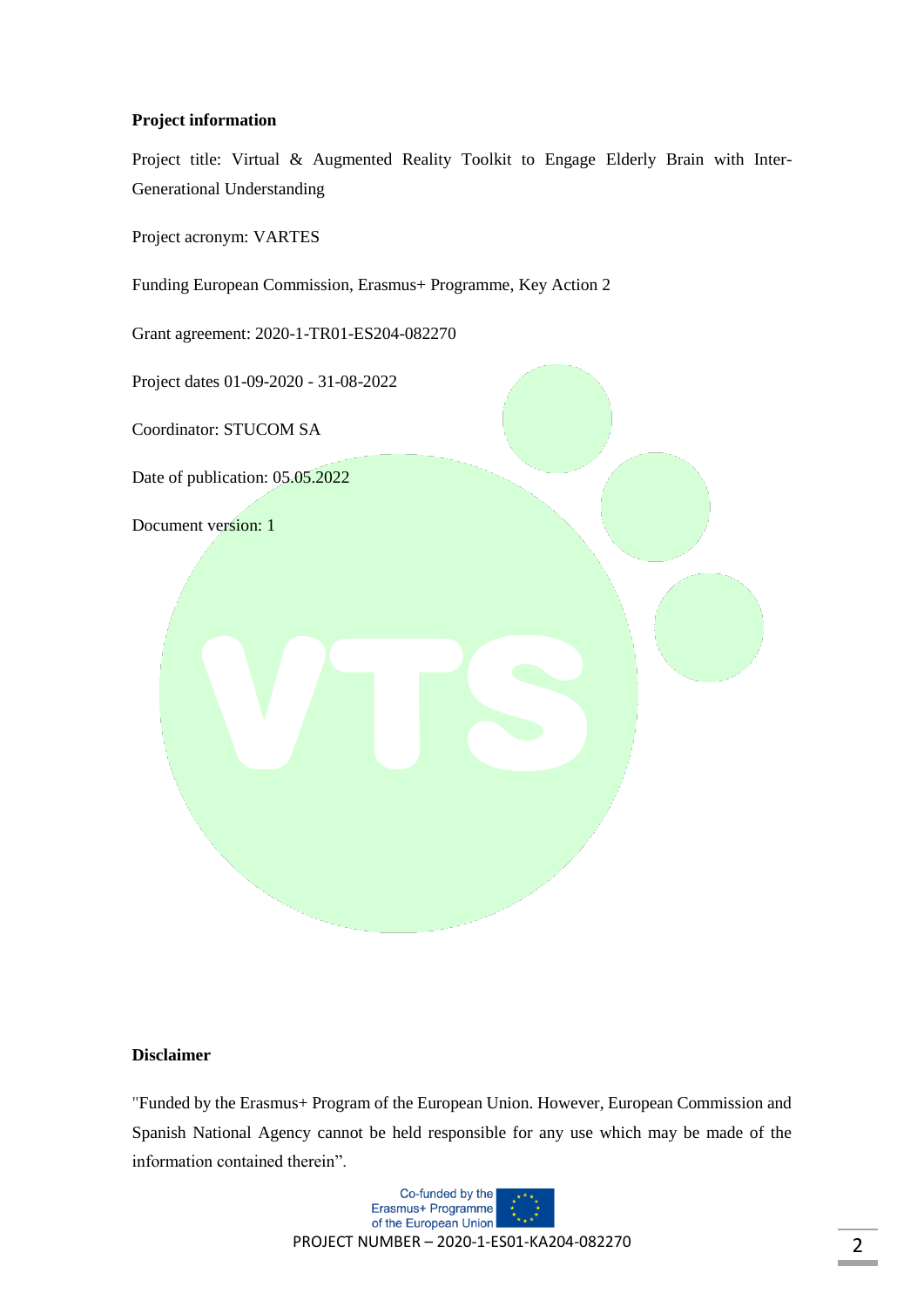# **Contents**

| 4.4. Design Thinking in Augmented Reality (AR) and Virtual Reality (VR)  6 |  |
|----------------------------------------------------------------------------|--|
|                                                                            |  |
|                                                                            |  |



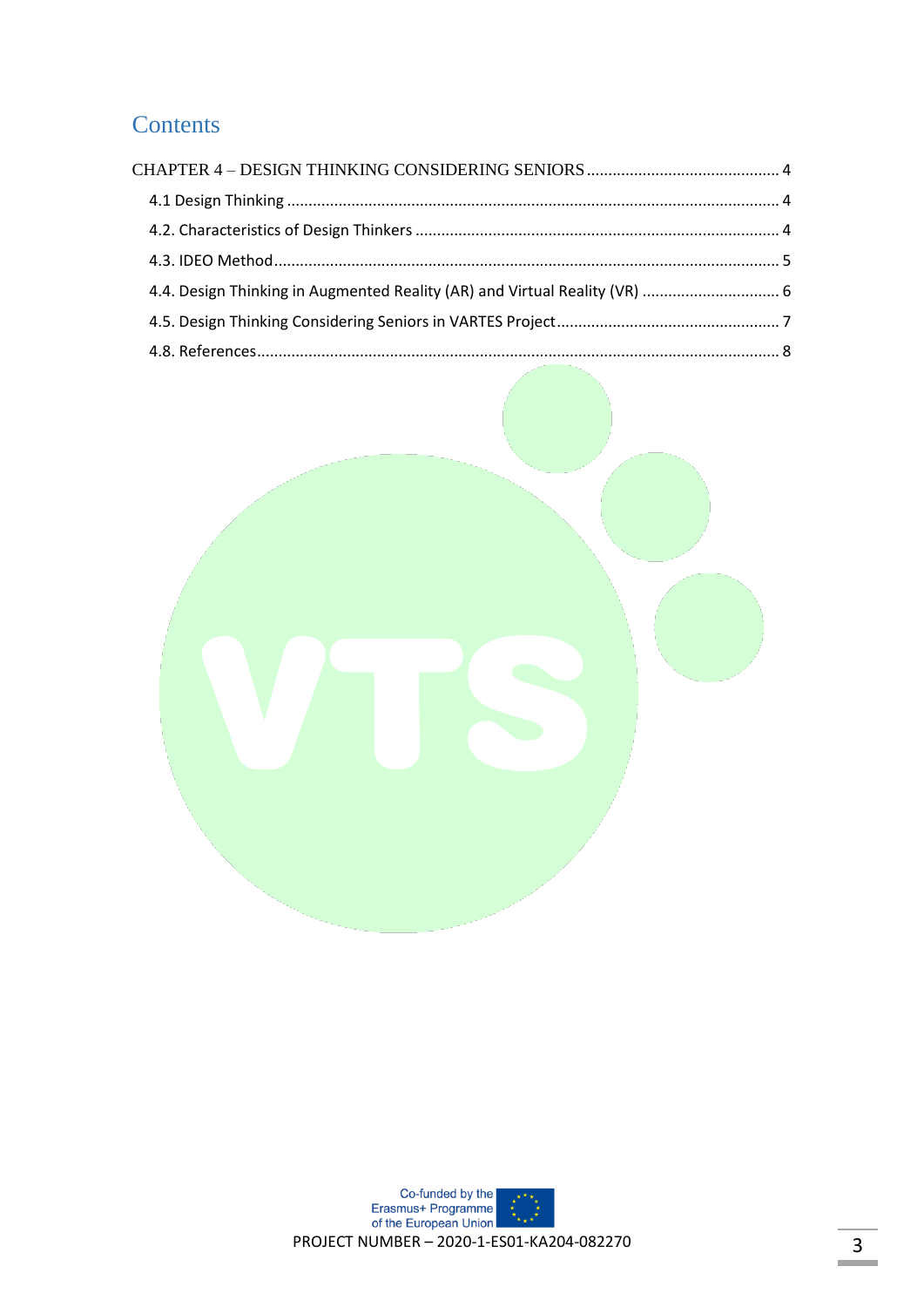# <span id="page-3-0"></span>CHAPTER 4 – DESIGN THINKING CONSIDERING SENIORS

#### <span id="page-3-1"></span>4.1 Design Thinking

Design is everywhere, in your armchair, the shoes you wear, the bicycle you ride, or the interface of your laptop. Besides, affecting on professional practices, design affects how people think and act in identifying problems and finding solutions. Accordingly, design thinking (DT) is the trend of finding better solutions to problems in the last decades. Especially in Information Technology (IT) (Brooks, 2010), Business (Martin, 2009), Education, and Medicine sectors, it is regarded as a new paradigm for dealing with problems. As Shute and Becker (2010) reported, the current technological developments in the world require a person to develop and use a different set of skills to be successful. DT is considered among these skills.

It is well understood that one-size-fits-all approach does not work in highly diverse and technological world. Therefore, there is a big tendency to apply DT to individual problems for the diverse communities.

Brown (2009) describes DT a human-centred approach to problem solving. In developing a product or service, design thinkers should firstly focus on the needs and experiences of the people. Then design thinkers use their sensibility and methods to match these needs with what is technologically feasible.

Walters (2011) underlines that for implementing DT successfully, design thinkers should rethink about their understanding of the projects, about participants, timing, and doing things. Moreover, DT is a process that must be integrated into the other processes in the organization (Gobble, 2014).

DT is about understanding the user by digging deep. Since sometimes, even users are not quite aware of their problems. Therefore, once the design thinkers understand the user, they turn observations from the user into insights and ultimately into meaningful products and services (Brown 2009).

#### <span id="page-3-2"></span>4.2. Characteristics of Design Thinkers

According to Owen (2007), the design thinker should demonstrate specific characteristics in addition to creativity. Here are some of these characteristics:

• They must consider how what is being created will respond to human needs.

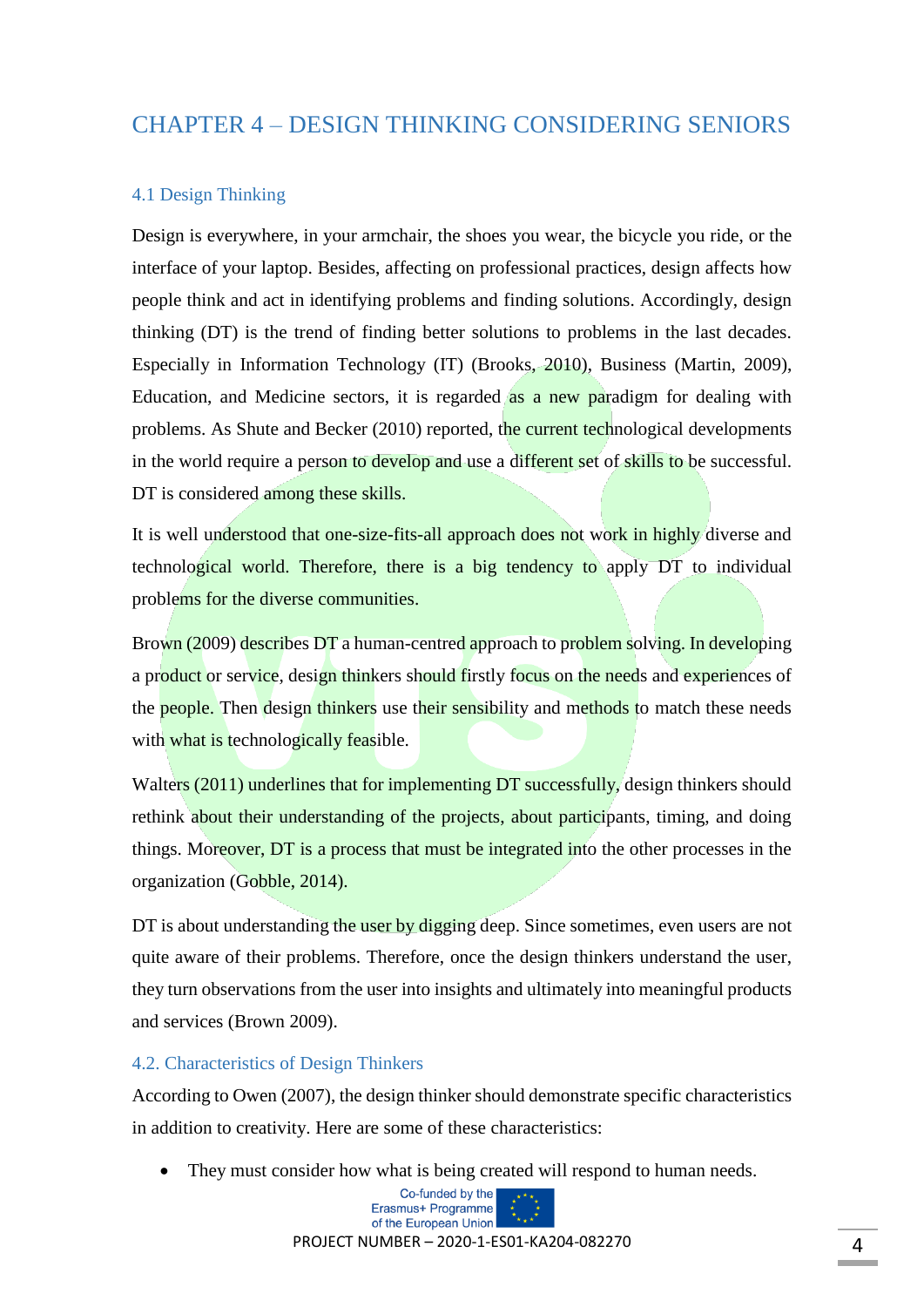- They should look at different/multiple solutions to a problem.
- They should keep the big picture of the problem in mind while focusing.
- They should treat problems as system problems to create a holistic solution.
- They should be able to verbally explain their creative process.
- They should have skills to communicate and work across disciplines.
- They should try to find ways to come up with new configurations.

It is stated that DT can be used to address severe problems (Roberts, 2000) in collaboration with the various stakeholders. Norman (2010) states that designers working alone have a low rate of technology adoption. Since technological entrepreneurs follow the business opportunities and work hard, it is important for design thinkers to work in collaboration with technological entrepreneurs to transform new proposals into adopted practices.

## <span id="page-4-0"></span>4.3. IDEO Method

The first design-thinking attempt that has taken attention was started in the company IDEO in 1991 by David Kelley in collaboration with several other design firms (Kelly, 2001). The IDEO philosophy underlines three principal values:

- Many eyes: Design teams consist of multi-disciplinary expertise such as engineering, medicine, IT, communication, sociology, and more. Working in a multi-disciplinary team will help them to see things in different perspectives.
- Customer viewpoint: Design teams meet with customers in their places, interview them, observe them, identify stressful situations, and determine their actions during these situations.
- Tangibility: Design teams build models, test them, receive feedbacks, take reactions, and learn from these feedback and reactions.

Kelley (2001) introduced a development process including five steps:

1. Understanding the client, the market, the technology, the perceived constraints, the needs, and the challenges of the users

2. Observation of real people in real situations to examine how they work, confusing things, likes and dislikes, and their needs

3. Visualization of possible solutions, users, new ideas, and concepts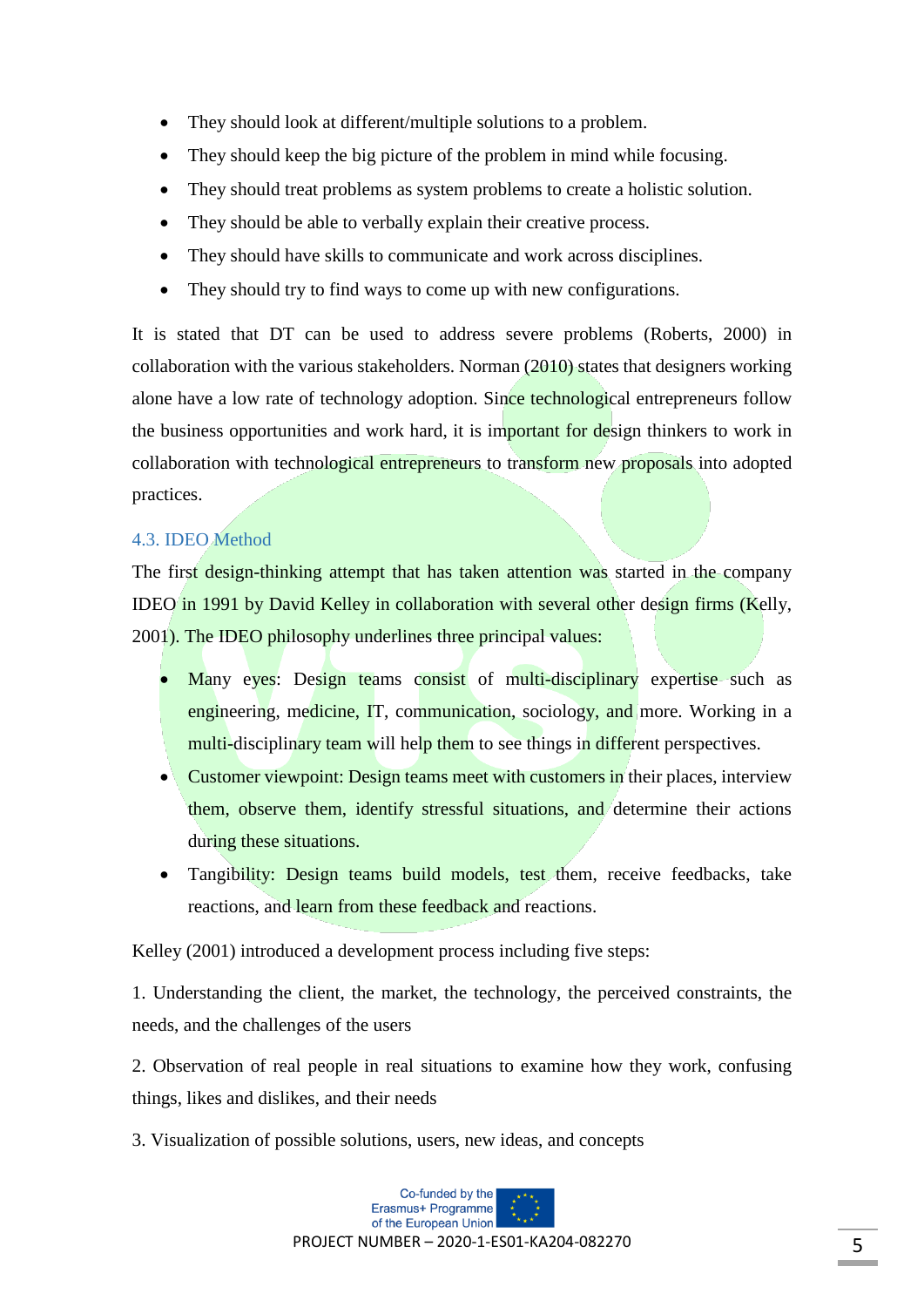4. Evaluating and refining including testing ideas and then improving them

5. Implementation for understanding the consumption of the new product by users As shown in Figure 1, IDEO method focuses on first understanding users and their problems, and then developing thoughtful and creative solutions.



### <span id="page-5-0"></span>4.4. Design Thinking in Augmented Reality (AR) and Virtual Reality (VR)

Bridges and Charitos (1997) reported that designers started to use virtual reality (VR) as a new design medium. Besides being much more exciting than real world things, digital media such as VR allows design thinkers to be more creative. Therefore, DT is already deeply embedded into the AR/VR development, and a large set of research on what makes for successful AR/VR design has been produced. Design thinkers who will design AR/VR should keep the following five criteria in mind:

- Requirements: The designer should identify what job the AR/VR is intended to perform and should state the requirements precisely.
- Correctness: AR/VR should meet precise specifications. Requirements are sometimes fuzzy, which makes correctness challenging.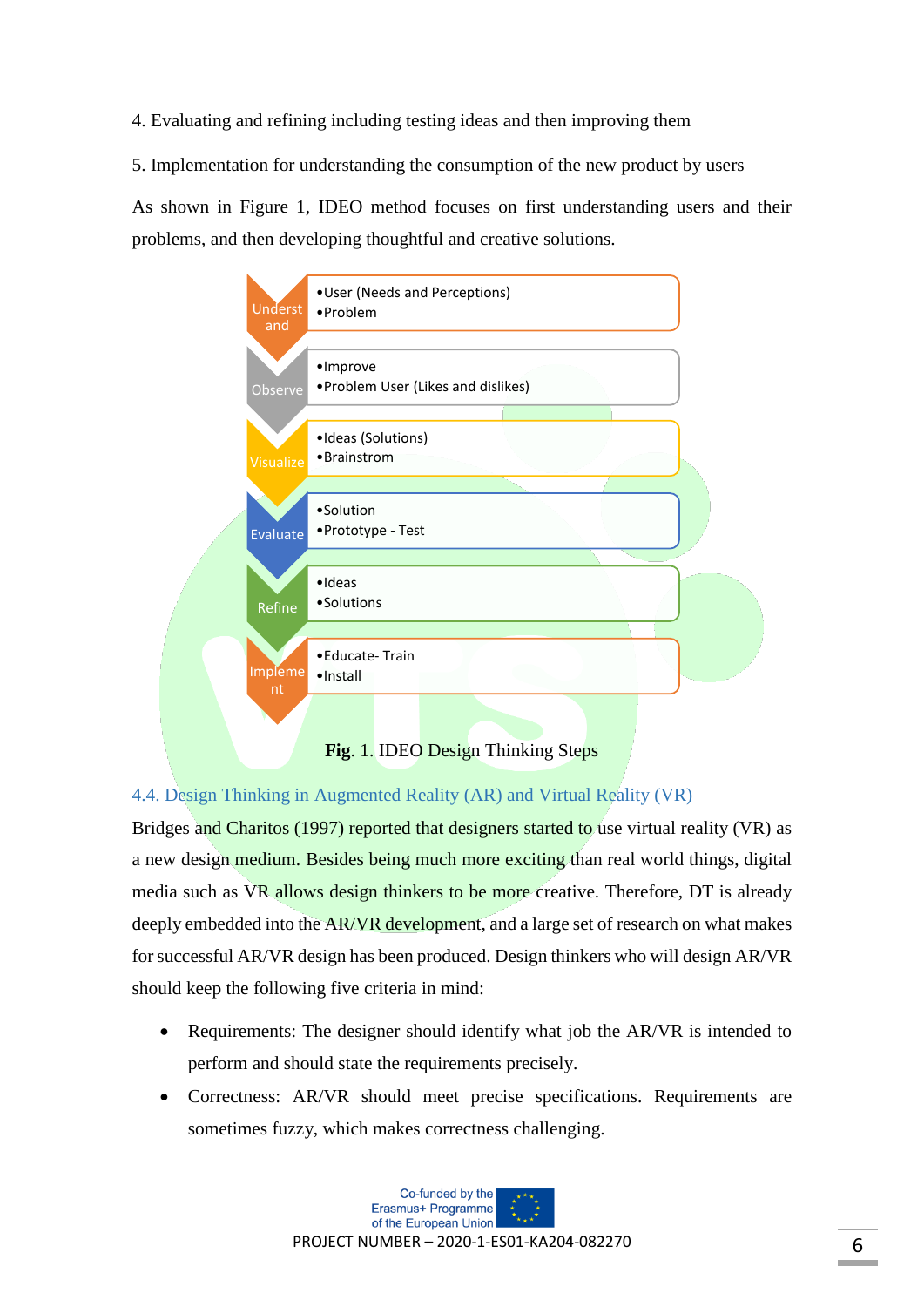- Fault tolerance: The software and its host systems should continue to work in spite of small errors, and will refuse to work in case of a big error.
- Timeliness: The system does its tasks within the expected time limits.
- Fitness: Designers should pay attention to dependability, reliability, usability, safety, and security that are context sensitive.

### <span id="page-6-0"></span>4.5. Design Thinking Considering Seniors in VARTES Project

If a product or service will be designed for seniors, then the design team should include caregivers for seniors, technology experts, adult educators, and experts related to the product or service should be in the design team.

In VARTES project, one of the aims was to produce AR/VR tools for seniors to empower their memories. Therefore, the project team consists of caregiver educators, nurses, caregivers, AR/VR tool developers, IT staff, adult education providers, and NGO. They started with identifying the needs and problems of the seniors. A guide called  $IO1-2$  – [Care Awareness Guide](http://vartes.eu/index.php/io1-2-care-awareness-guide/) was produced to help AR/VR designers to understand the problems and needs of seniors. Then IO1- [1 -VR and AR Empowerment Guide](http://vartes.eu/index.php/io1-1-vr-and-ar-emporwerment-guide/) and [IO1-](http://vartes.eu/index.php/io1-3-training-videos/) [3 Training Videos](http://vartes.eu/index.php/io1-3-training-videos/) were produced to help staff (IT/Caregivers, etc.) to learn how to prepare the AR/VR tools. Next, the [AR and VR Virtual Packs](http://vartes.eu/index.php/io2/) were prepared for seniors to empower their memories. Finally, [An Empowering Guide to Exploit AV/VR with](http://vartes.eu/index.php/io3/)  [Seniors](http://vartes.eu/index.php/io3/) was prepared. An example of VR room from VARTES project can be seen below.

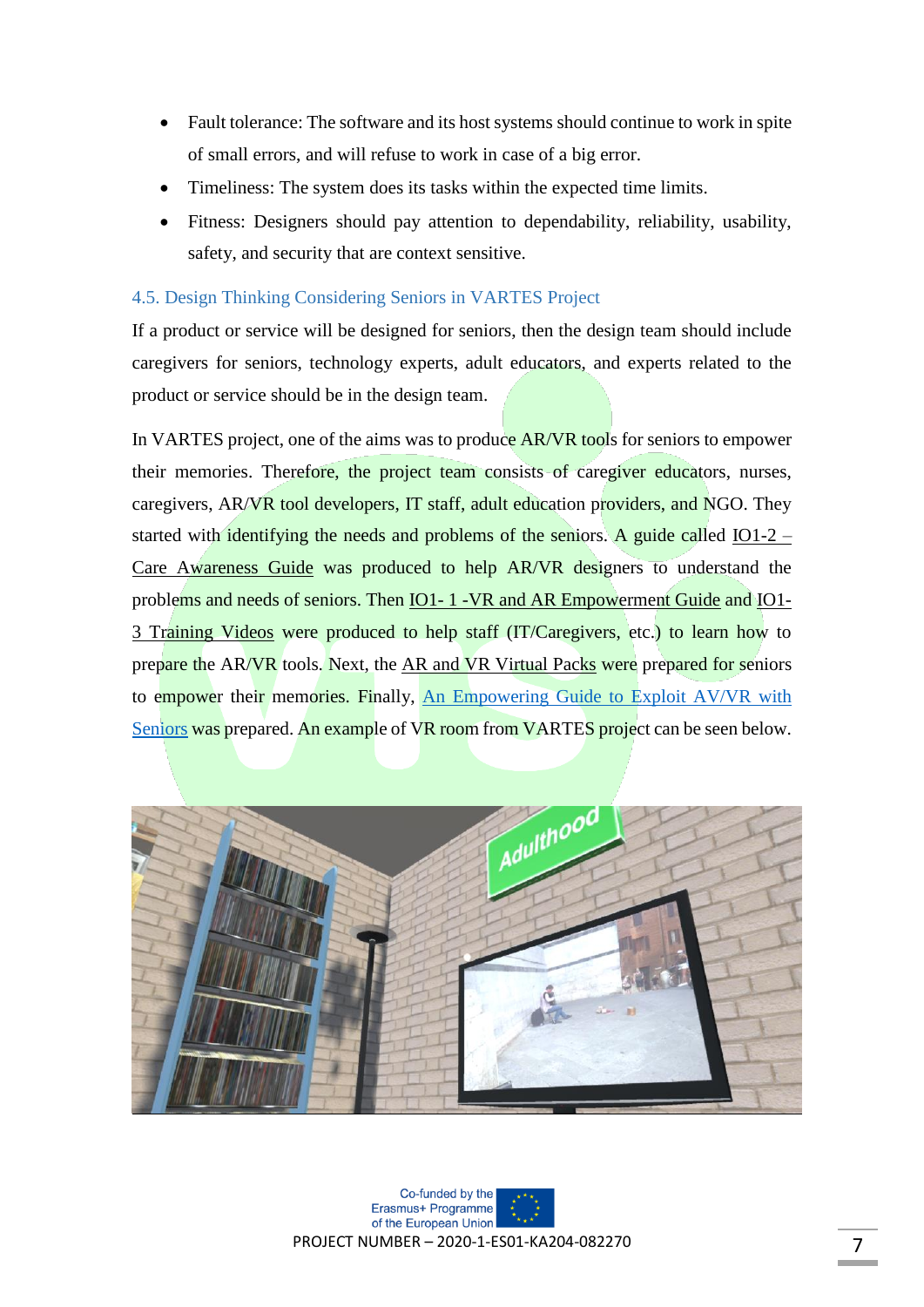In VARTES project, here are the steps of design thinking:

- Step  $\bullet$  See the problem from the potential seniors' perspective (weak memory)
- Step **2** Define what seniors need to overcome the problems (memory exercises)
- Step ❸ Describe different aspects of the idea solution (AR/VR support)
- Step  $\bullet$  Develop a Prototype (AR/VR Virtual Packs development)
- Step **S** Test, Improve, Implement (AR/VR case studies)

On 15<sup>th</sup> March, 2022 Akdeniz University VARTES project team organised a workshop with 62 seniors at Konyaaltı Municipality Retirement Community. In the following photo, implementation step of VARTES project can be seen.



#### <span id="page-7-0"></span>4.8. References

- Bridges A. & Charitos, D. (1997). On architectural design in virtual environments. *Design Studies, 18*, 143-154.
- Brooks, F. P. (2010). *The design of design: essays from a computer scientist*. NJ: Addison-Wesley Professional.
- Brown, T. (2009). *Change by design: How design thinking transforms organizations and inspires innovation*. New York: Harper Business.

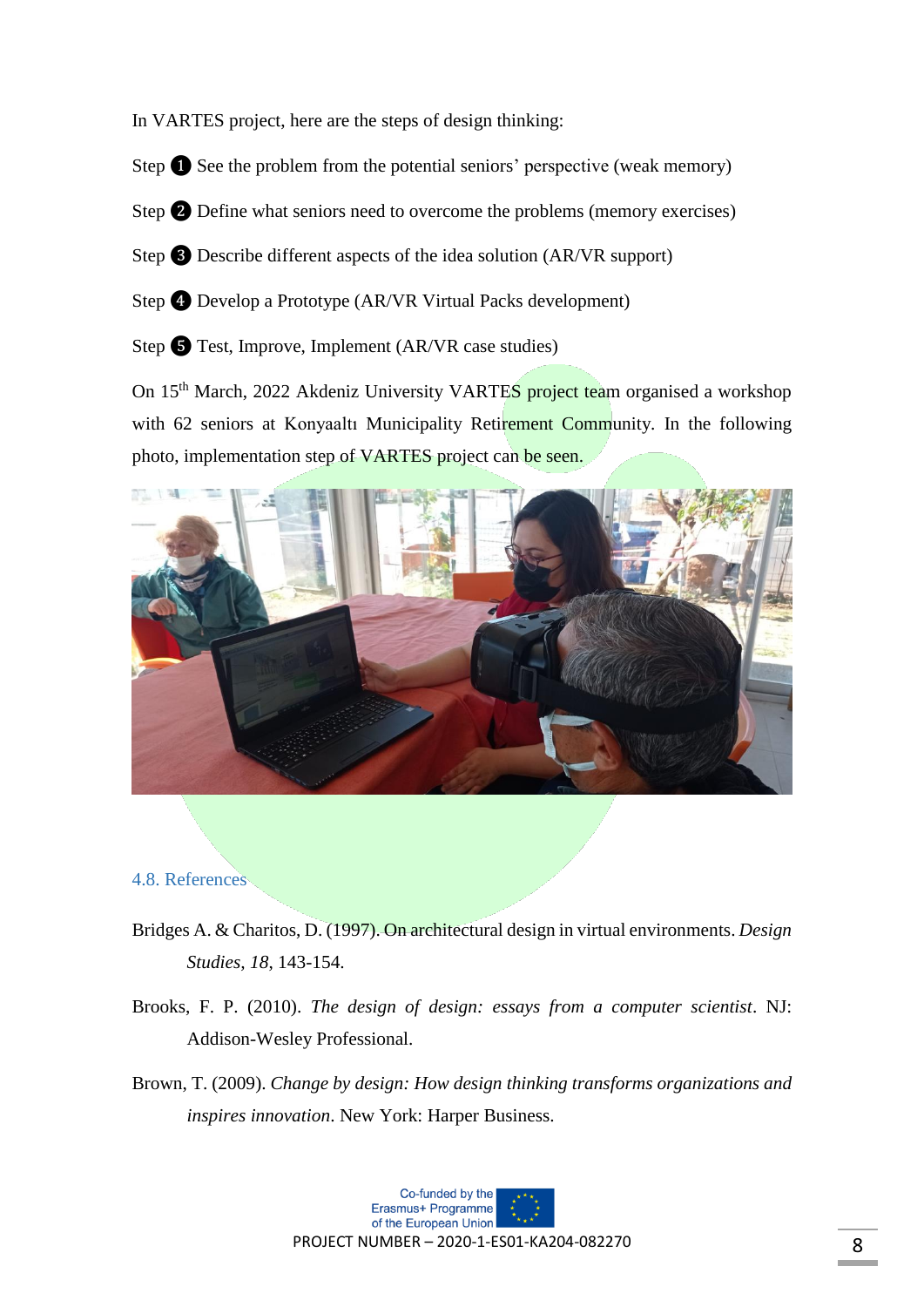- Do, E. Y-L., & Gross, M. D. (2001). Thinking with diagrams in architectural design. *Artificial Intelligence Review, 15*, 135–149. <https://doi.org/10.1023/A:1006661524497>
- Gobble, M. M. (2014). Design thinking. *Research-Technology Management*, *57*(3), 59- 62. <https://doi.org/10.5437/08956308X5703005>
- Kelley, T. (2001). *The art of innovation: Lessons in creativity from IDEO*. New York: Crown Business.
- Martin, R. (2009). *The design of business.* Cambridge MA: Harvard Business Press.
- Norman, D. A. (2010). Technology first, needs last: The research product gulf. *ACM Interactions 17*(2), 38-42.
- Owen, C. (2007). Design thinking: Notes on its nature and use. *Design Research Quarterly, 2,* 16–27.
- Roberts, N. (2000). Wicked problems and network approaches to resolution. *The International Public Management. Review 1*(1), 1-19.
- Shute, V. J., & Becker, B. J. (2010). *Innovative assessment for the 21st century*. New York: Springer-Verlag.
- Walters, H. (2011). "*Design thinking" isn't a miracle cure, but here's how it helps*. Fast Company, March 24. [https://www.fastcompany.com/90186356/design-thinking](https://www.fastcompany.com/90186356/design-thinking-isnt-a-miracle-cure-but-heres-how-it-helps)[isnt-a-miracle-cure-but-heres-how-it-helps](https://www.fastcompany.com/90186356/design-thinking-isnt-a-miracle-cure-but-heres-how-it-helps)